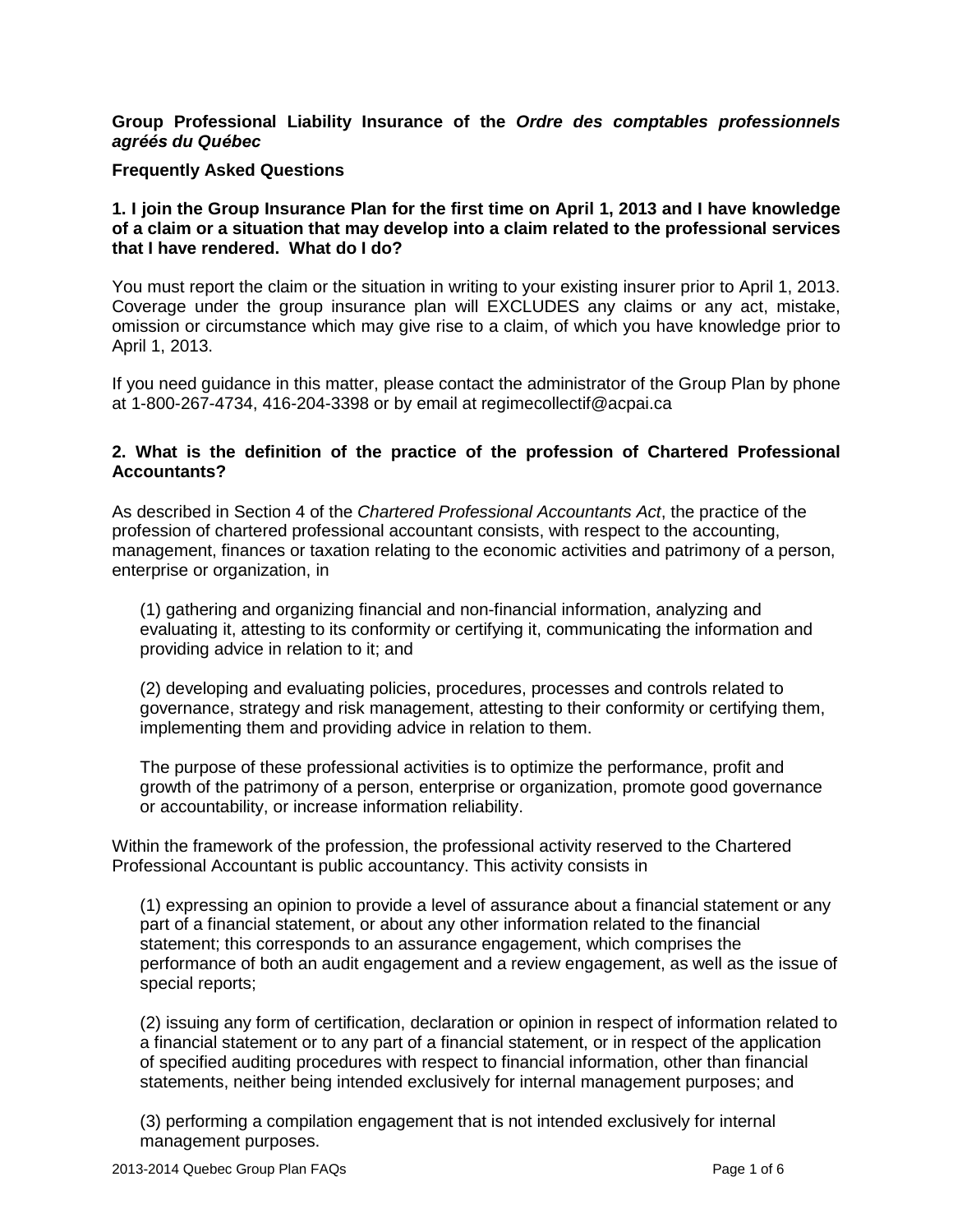**3. I am a member practicing the profession as an analyst, coordinator, controller, vice president, president or CEO of an enterprise oran institution which does not offer to the public any professional services included in the practice of the CPA profession and I do not otherwise offer any professional services included in the practice ofthe CPA profession to the public 1 . Which category do Ichoose?**

You belong to category #5.

## **4. I am a member employed in the public sector and I do not otherwise offer any professional services included in the practice of the CPA profession to the public 1 . Which category do Ichoose?**

You belong to category #3 if you work for the Auditor General of Quebec or of Canada or in the provincial or federal government. You belong in category #4 if you are an auditor of a city or if you work in the municipal government.

## **5. I am a member working in education and I do not otherwise offer any professional services included in the practice of the CPA profession to the public 1 . Which category do I choose?**

You belong to category #3 if you teach in a CEGEP or category #5 in other educational institutions.

# **6. Who are retired members for the purposes of professional liability insurance?**

Retired members are members who are at least 60 years of age as of March 31 of the year in progress, earn less than \$10,000 per year in income from employment, the practice of the profession or the operation of an enterprise and have been continuously registered on the Roll of the Order during the five years preceding the year in which they request retired member status for the purposes of the annual membership dues of the Order.

A retired member for the purpose of annual membership dues and who earn less than \$10,000 in revenues may choose category #8.

#### **7. Who are life members for the purposes of professional liability insurance?**

A life member recognized by the Order must have retired member status for the purposes of their annual membership dues and not be active professionally. In this instance, a retired life member may choose category #9.

## **8. I am a life member recognized by the Order and I earn some revenue from employment, from the practice of the profession or from the operation of an enterprise within the meaning of the Civil Code of Quebec. Can I choose category #9?**

No, you cannot. You must chose a category based on the type of your revenues and the value of the services you render.

 $1$  Offering such professional services as a volunteer or to family members, excluding your spouse, or to friends, and even in a sporadic manner constitutes nevertheless an offer of professional services to the public.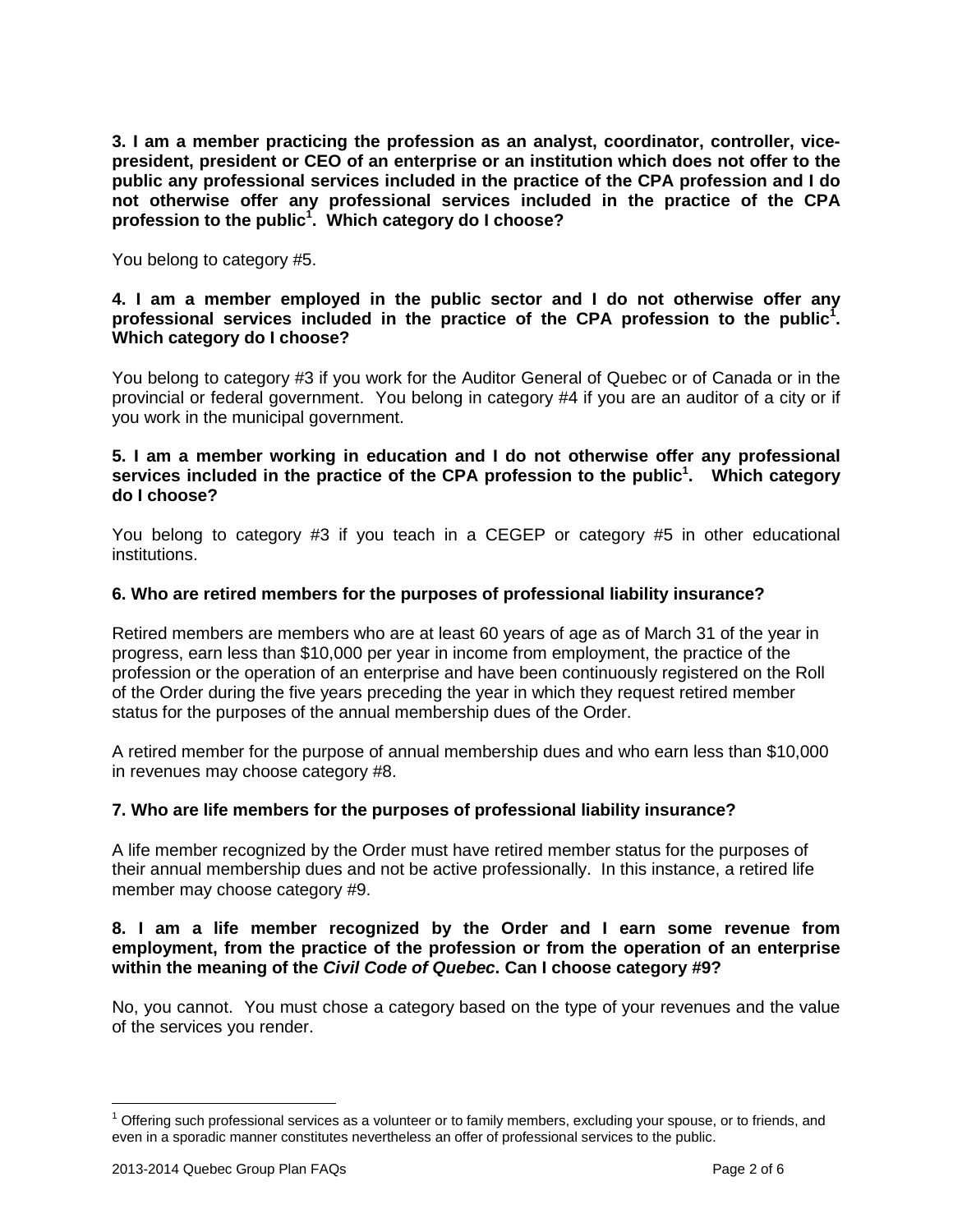## **9. I had retired member status before the unification. Do I keep this status for the purposes of professional liability insurance?**

CPA members who were considered retired or partially retired as of May 16, 2012 and met the conditions that were applicable to them at that time are considered retired members as concerns their annual membership dues. However, for the purposes of professional liability insurance, members have to select the category that corresponds to their professional situation, which may not be the same as their status for the purposes of membership dues.

#### **10. I am a member who offers professional services of preparation of personal tax returns, bookkeeping services, consulting services or I act as a trustee in bankruptcy. Are these professional activities included in the definition of the practice ofthe profession of Chartered Professional Accountants?**

Yes. If you offer these services and the approximate annual value is less than \$10,000, excluding compensation received as a director or a member of the audit committee of a corporation you belong in category #6.

If you offer these services and the approximate annual value is \$10,000 or more, excluding compensation received as a director or a member of the audit committee of a corporation you belong in category # 11.

## **11. How is the total value of services rendered calculated?**

Even though you may render these services on a volunteer basis, you must consider the "value" of the services rendered when completing your self-assessment form. Services rendered to relatives, with the exception of a spouse, must be included in the total value. The total value of services rendered excludes compensation received as a director or a member of the audit committee of a corporation because services rendered in these capacities are excluded from the group insurance plan.

## **12. I am an employee of a CPA who renders services that fall under the definition of the practice of the CPA profession and I do not otherwise offer any professional services included in the practice of the CPA profession to the public 1 , which category should I choose?**

If you are an employee of a practitioner or a firm that provides to the public professional services included in the practice of the profession of CPA as defined by Section 4 of the Chartered Professional Accountants Act, and **you have NOT been delegated with any signing authority<sup>2</sup>** for reports or other documents referred to in Section 4 of the Chartered Professional Accountants Act, you belong in category #10.

If you are an employee of a practitioner or a firm that provides to the public professional services included in the practice of the profession of CPA **and you have been delegated with signing authority<sup>2</sup> for reports or other documents, you belong to category #11.** 

 $1$  Offering such professional services as a volunteer or to family members, excluding your spouse, or to friends, and even in a sporadic manner constitutes nevertheless an offer of professional services to the public.

<sup>&</sup>lt;sup>2</sup> Signing authority: The delegation of signature or signing authority means the authority to transmit, without any prior<br>authorization from a partner or a shareholder of a firm, any documentation of declaration, advice, authorization from a partner or a shareholder of a firm, any documentation of declaration, advice, or opinion in the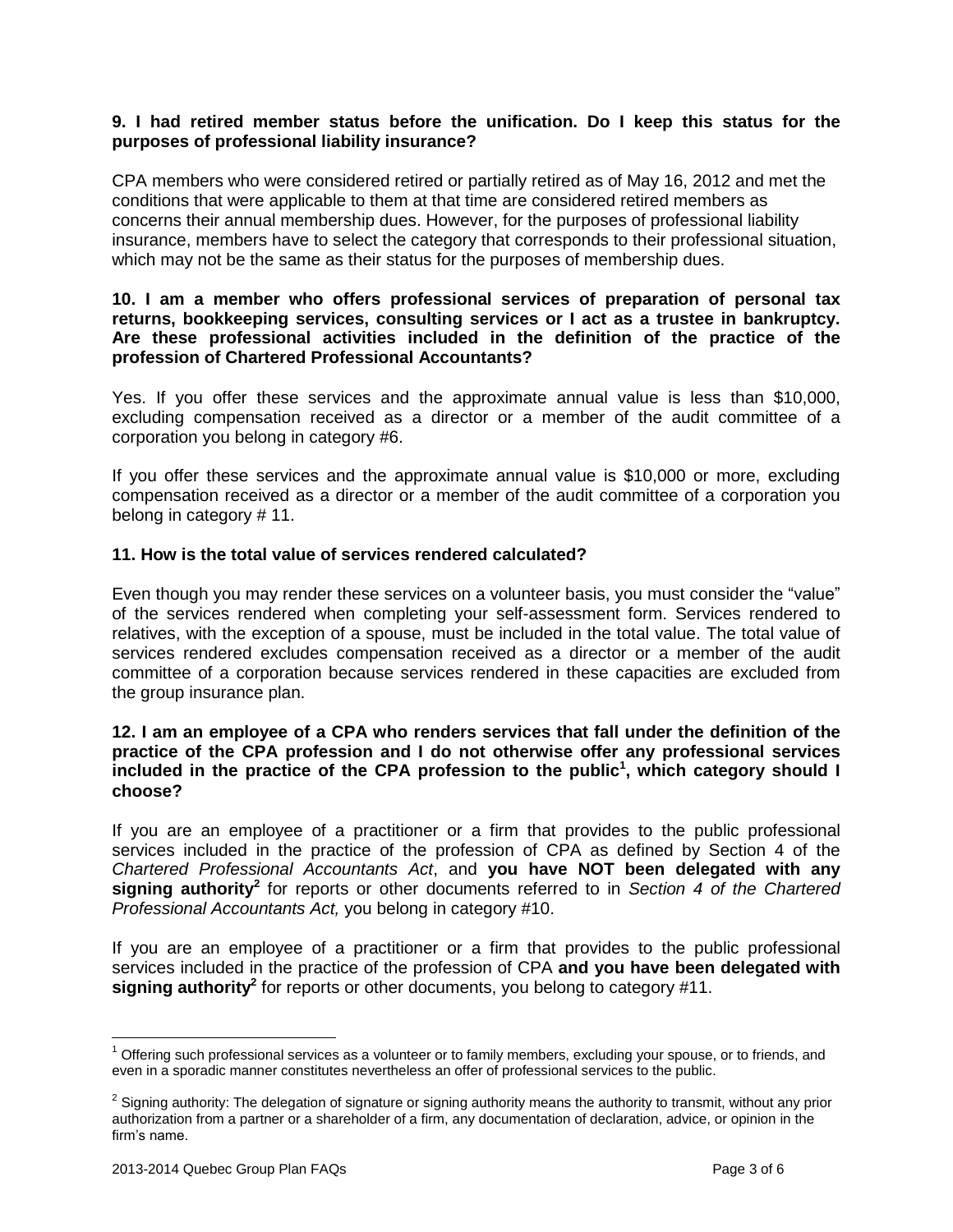## **13. I am a member who practices profession on a contractual or per diem basis for (a) CPA firm(s) or for any other organization that renders services that fall under the definition of the practice of the CPA profession, which category should I choose?**

If you participate in the rendering of services that fall under the definition of the practice of the CPA profession and the total value of services rendered is \$10,000 or more, you meet the requirements of category #11 because you are involved in rendering these services.

If you participate in the rendering of services that meet the definition of the practice of the profession and the total value of services rendered is less than \$10,000 you belong in category #6.

## **14. I am a partner, an employee or a contractual / per diem of a CPA firm or an organization that has been granted by the Order an exemption from the group insurance plan. Do I have to complete the self-assessment form andpay a premium?**

All Chartered Professional Accountants must complete the self-assessment form.

If you do not render any other services than the ones provided to your firm or to your employer, you belong in category #1 and do not have to pay any premium.

If you also occasionally render services other than to your firm or to your employer, you also belong in category #2 and you will have to pay the premium. If the total value of these services is less than \$10,000 you belong in category #6 and must pay a \$50 premium plus QST. If the total value of these services is \$10,000 or more, you belong in category #11 and must pay a \$1,500 premium plus QST.

Even though you may render these services on a volunteer basis, you must consider the "value" of the services rendered when completing your self-assessment form. Services rendered to relatives, with the exception of a spouse, must be included in the total value. The total value excludes compensation received as a director or a member of the audit committee of a corporation.

## **15. What if I leave a CPA firm or an organization that has requested and has been granted by the Ordre an exemption from the group insurance plan mid-term?**

If you leave a CPA firm or an organization that has been granted by the Ordre an exemption from the group insurance plan, you have to contact the group plan administrator immediately. Since you have the obligation under the legislation and regulation to subscribe to the Group Professional Liability Insurance Plan, you will be required to complete the self assessment form and pay the premium from the moment you leave the exempted CPA firm or the organization.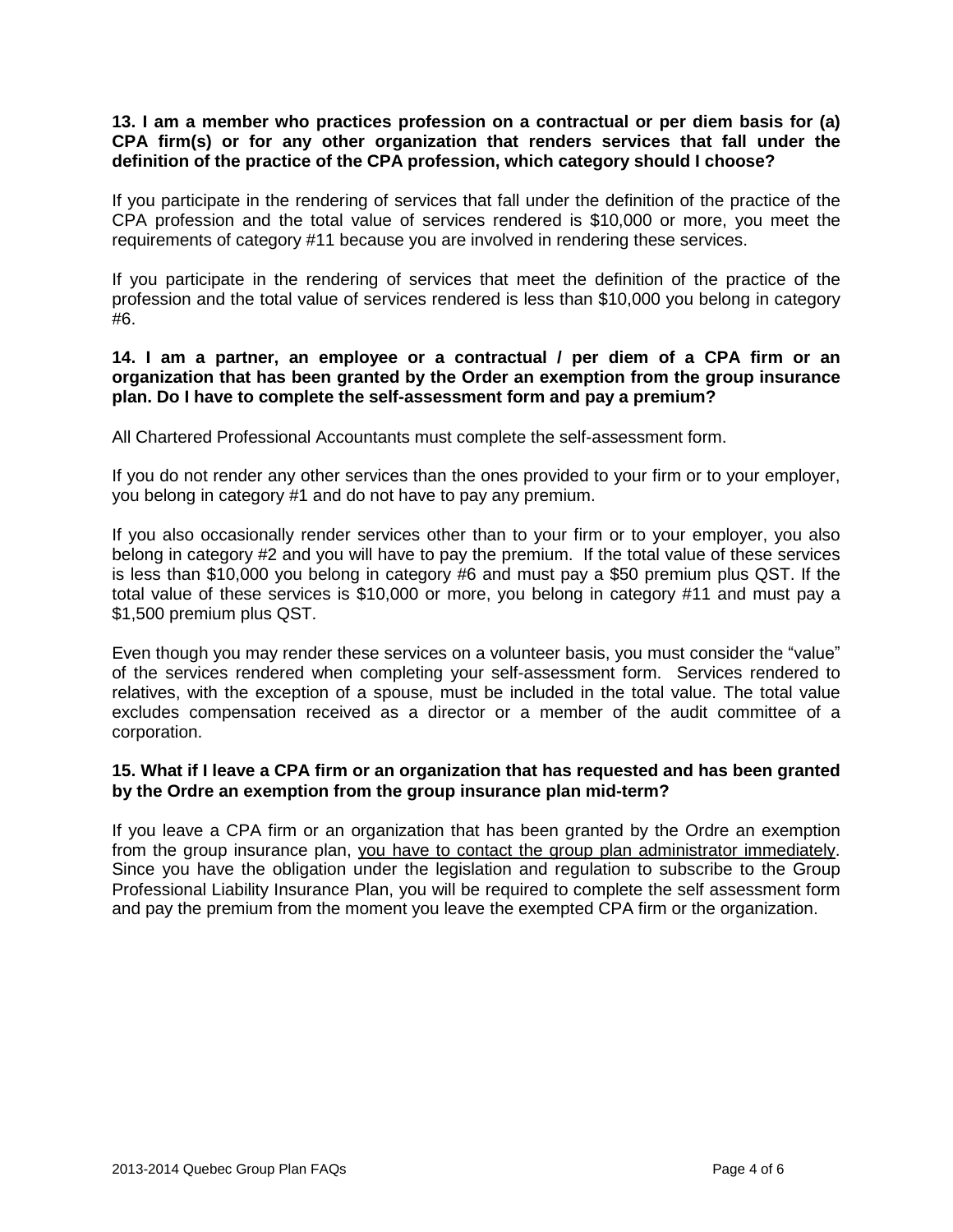## **16. How can I pay my premium?**

The acceptable modes of payment include by cheque made payable to AICA Services Inc. and mate complete compute the controlled controlled to AICA Services Inc.<br>The acceptable modes of payment include by cheque made payable to AICA Services Inc. and<br>mailed c/o Aon Reed Stenhouse Inc. / Aon Parizeau Inc., 700 De Suite 1800, Montreal, QC H3B 0A5. A cheque attached to a completed self assessment form can be dropped off at the above Aon offices.

We also accept payment by VISA or Mastercard. This can be done online after completing and submitting your self-assessment form at [www.acpai.ca.](http://www.acpai.ca.)

Alternatively, credit card payment can be made by telephone by contacting one of the Group Plan team representatives directly at 1-800-267-4734. Please do not send any credit card details by email or by fax.

#### **17. Do I have to contact the Group Plan administrator if my status and/or contact information changes mid-term?**

Yes, you have to contact the Group Plan administrator immediately to provide the changes **in writing** related to: your chosen category, your employer, your address or contact information. Please include the exact date changes take effect.

If there is a change in the category in which you belong or if there is more than one change in your file, please complete a new self assessment form on-line at [www.acpai.ca](http://www.acpai.ca)

Any one change in your contact information can be transmitted by email to [regimecollectif@acpai.ca](mailto:regimecollectif@acpai.ca)

Please remember to also report any changes in your contact information and/or professional status to the Order.

#### **18. When do I have to pay?**

No later than April 1, 2013. However, the group plan administrator must receive your form and payment no later than March 15, 2013. After that date, the Group Plan administrator will provide the Ordre with a list of CPAs who do not meet the requirements under Section 46 of the Professional Code.

#### **19. I am practicing the CPA profession and I am a resident outside of Quebec, which category should I choose?**

Please review the letter addressed to members who are resident outside Quebec.

a. If the **approximate value of your professional services rendered in Quebec <sup>3</sup>** and included in the practice of the profession of CPA as defined by Section 4 of the Chartered Professional Accountants Act, excluding any compensation received as a director or a member of the audit committee of a corporation **does not exceed \$10,000, you belong in category #6**.

<sup>3</sup> Factors to consider in determining whether you are rendering **professional services in Quebec** include whether such services are rendered to Quebec-based clients orto clients with known significant Quebec based stakeholders.